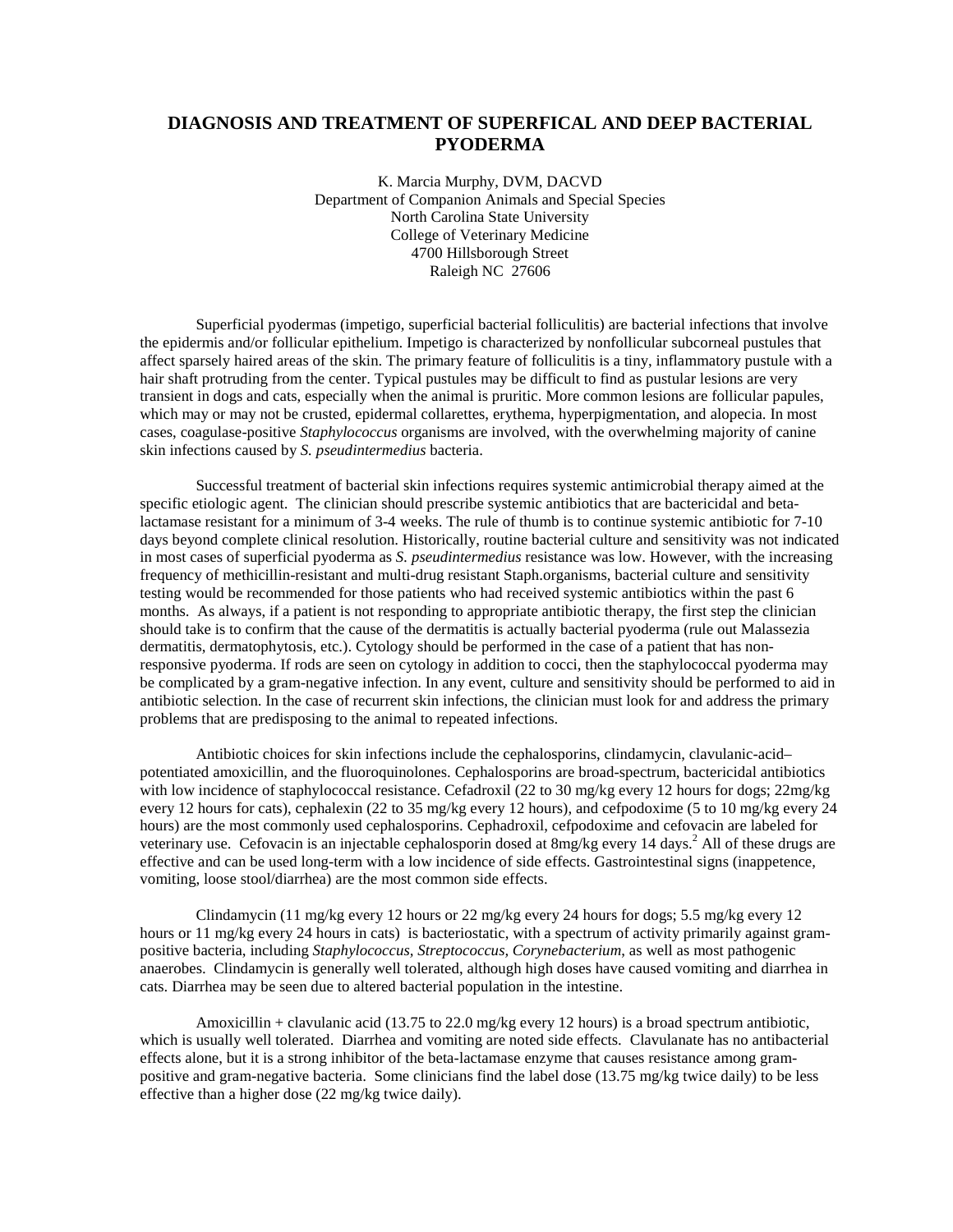Fluoroquinolones are broad-spectrum bactericidal antibiotics. They include enrofloxacin, ciprofloxacin, marbofloxacin, orbifloxacin, and premafloxacin. Although they are effective in the treatment of staphylococcal infections, their use should be reserved for the treatment of resistant infections, that is, infections with gram-negative bacteria (Escherichia coli, Pseudomonas spp, Salmonella spp) and for deep granulomatous infections with Staphylococcus sp. The fluoroquinolones achieve good penetration into granulation tissue. The minimum inhibitory concentration (MIC) requirement and dosage requirement for staphylococcal infections and for Pseudomonas spp is considerably higher than for Escherichia coli and Salmonella spp. When dealing with Pseudomonas, enrofloxacin (20 mg/kg daily), ciprofloxacin (20 mg/kg daily), and marbofloxacin (5.5 mg/kg daily) are the best choices. Marbofloxacin has a lower MIC for Pseudomonas sp than the other veterinary approved drugs. The effectiveness of the fluoroquinolone class of medications is dose dependent; therefore, a higher dose once daily is recommended over the same dose split twice daily. Potential side effects of fluoroquinolones in dogs include gastrointestinal upset and cartilaginous defects in growing dogs.

Deep bacterial pyodermas involve tissues deeper than the hair follicle and are generally a continuation of a superficial infection or superficial folliculitis. The infection goes deeper into the follicles and breaks through the follicular wall to produce furunculosis and infection of the dermis and often the subcutaneous tissue. Clinical features will vary but generally dogs will present with erythematous, edematous skin with crusting and draining tracts.

Antibiotics used for deep pyoderma are similar to those used for superficial infections of the skin. Many dogs with deep pyoderma, however, particularly with chronic infections or those associated with demodicosis, may have gram-negative bacteria associated with the infection in addition to Staphylococcus sp. For that reason, in the case of deep pyoderma, a sample is often collected for culture and sensitivity testing. Culture samples may be collected in one of two ways: If intact lesions are present and are not ulcerated or draining, they may be cultured with a culturette. A lesion, such as a pyohemorrhagic bulla, is cleaned lightly with alcohol; and then the lesion is punctured using a 25-gauge needle. The culturette is touched to the lesion surface to collect the expressed material and then placed into the sterile tube containing the culture medium. In many cases of deep pyoderma, there are areas of swelling, erythema, and draining tracts. In such cases, finding an intact primary lesion is difficult, therefore a biopsy sample is obtained from an area of inflammation in which the surface is not ulcerated. The surface of the skin is cleaned lightly with alcohol, and a small area of affected skin is removed either using a punch biopsy or by resection with a scalpel blade. This piece of skin is then wrapped in sterile gauze that is lightly moistened with sterile saline and placed into a sterile container. The sample is then submitted to the laboratory for a macerated tissue culture. Alternatively, a transport media may be used.

As with superficial pyodermas, deep pyodermas do not occur spontaneously in normal dogs and cats. Successful treatment mandates the identification of the predisposing problem(s).

## **WHAT ABOUT METHICILLIN-RESISTANT STAPHYLOCOCCAL ORGANISMS?**

Methicillin-resistant *Staph. pseudintermedius* (MRSP) is not a "super bug". As with the methicillinsensitive Staph. organisms, successful treatment requires the use of an antimicrobial agent to which the bacteria are sensitive. The treatment period is the same and depends upon the depth of the infection (superficial or deep). Oral antibiotic choses include doxycycline/minocycline, trimethoprim/sulfas, chloramphenicol, rifampin and linezolid. An antibiotic available by intravenous administration on is vancomycin. These antibiotics may all be successful at treating a MRSP if the sensitivity results indicate an appropriate minimum inhibitory concentration (MIC), however each carries its own set of risk factors and/or cost factors.

Doxycycline (5mg/kg every 12 hours) is bacteriostatic with a broad spectrum of activity including bacteria, protozoa, *Rickettsia*, and *Ehrlichia*. It is usually the drug of choice for treating tick-borne diseases in animals. Doxycycline administered orally to cats has caused esophageal irritation, tissue injury, and esophageal stricture. This may be caused by more solid-dose formations (primarily doxycycline hyclate rather than doxycycline monohydrate) becoming entrapped in the esophagus.